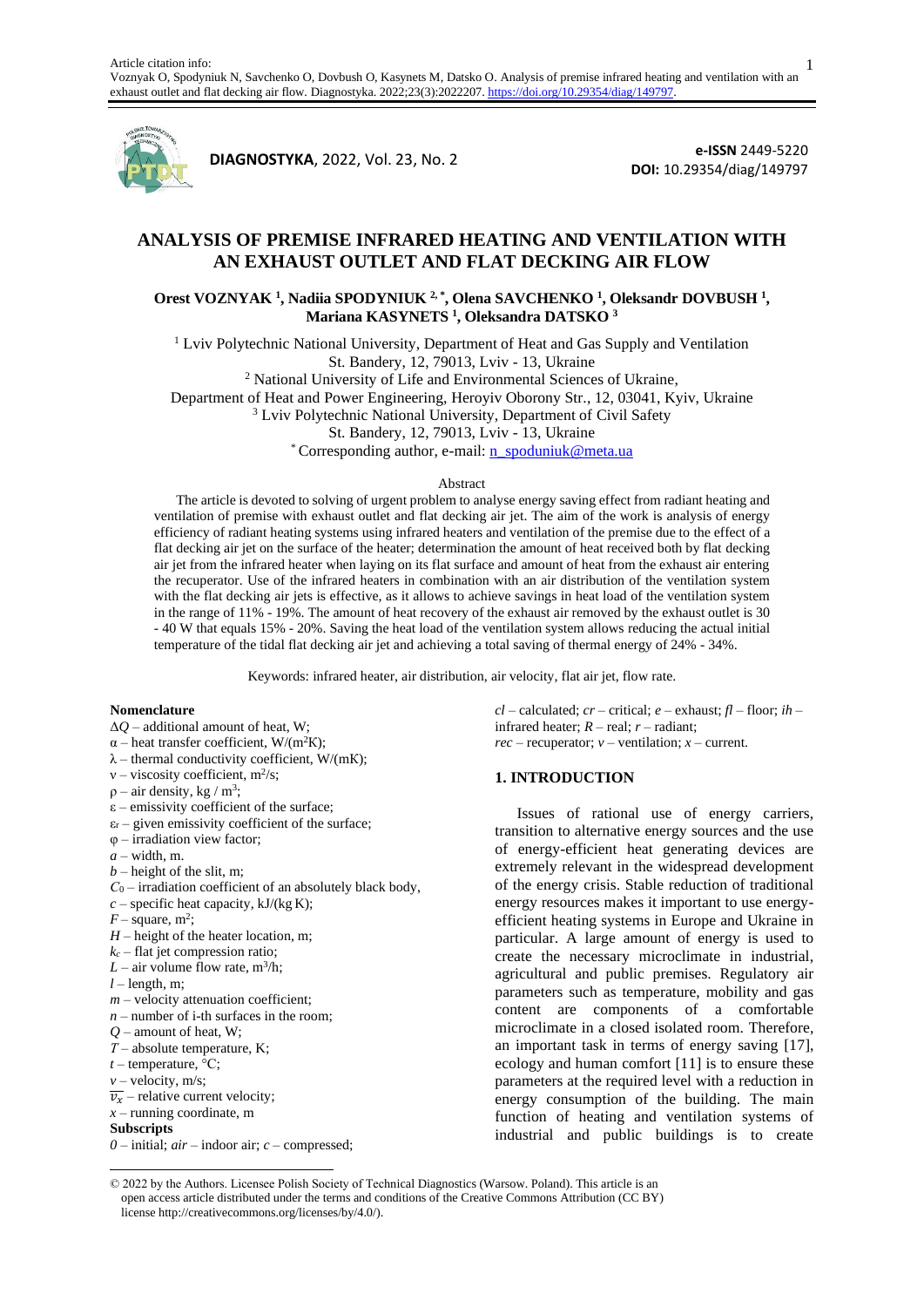comfortable living conditions for people. In particular, the high concentration of  $CO<sub>2</sub>$  and other indoor air pollutants [15, 27] in this type of premises results in deterioration of health of people, decrease in their working capacity that influences efficiency of work and quality of the made production.

There is no doubt that energy consumption for heating and ventilation systems of industrial, agricultural and public buildings must be reduced [25]. One of these energy-efficient measures is premises heating with infrared heaters, equipped with exhaust outlets in order to recover [1, 3] the heat of the exhaust air.

At infrared heating of rooms, one of the important tasks is to ensure local heating of the working area [8, 9]. This is the only type of heating device that provides a normalized temperature in the working area, which is important for public and industrial premises. Non-compliance with microclimate norms in the work area can cause both deterioration of human well-being and affect the operation of equipment. The choice of infrared heaters depends on the purpose of the room and the technological processes that take place in it [7, 8].

For the device of ventilation of premise important tasks are creation of the effective organization of air exchange and air distribution [10]. Comfort conditions are primarily determined by the temperature [4] and velocity [12, 13, 16, 23] of indoor air in the working area. These values are maintained by ventilation devices and affect the choice of air distribution scheme. Normalized air parameters must be provided in the working area of the premise, as the maintenance of proper sanitary and hygienic characteristics of the microclimate of the room satisfies the physiological needs of man, which largely depends on health and efficiency. The CO<sup>2</sup> concentration in rooms with long-term and short-term [7] stay of people, noise level, as well as the aspect of energy saving of the building [18, 22, 28], indoor microclimate systems [19, 20], external networks [24] and boiler room [21] as heat sources should also be taken into account. One of the effective measures is to create a dynamic microclimate and utilization of exhaust air by heat recuperators [1, 3].

Quite often, the production and technological process takes place in small rooms, overloaded with equipment and personnel. This requires the need to supply a large amount of supply air in this type of compressed conditions.

This complicates the task of providing in the working area of air velocity and temperature within the normative limits [12, 13, 16]. They often exceed the normalized values, as proper attenuation of air flow velocity and temperature is not ensured. As a result, the conditions of comfort are not observed and the material and energy consumption of the ventilation system as a whole increases.

A rational solution to this problem is the intensification of the attenuation of the velocity and temperature of the supply air jet using energyefficient air jets, namely compact, flat and twisted. Existing mathematical models [2, 5, 14] of this type of air flows need to be improved in terms of taking into account the effect of decking.

Today the issue of creating comfortable microclimatic conditions and achieving energy efficiency of air distribution using energy efficient air jets is relevant. This is achieved through proper turbulence of the air flow at its outlet from the supply nozzle.

The study [8] obtained the results of determining air temperature by analytical and experimental methods.

Various designs of infrared heaters are considered, in particular ceramic and tubular gas radiation heaters, as well as the most modern technologies and systems of waste heat recovery [3, 9].

Heat savings in heating and supply and exhaust ventilation systems, in particular exhaust air heat recovery, are important in industrial and public premises. To solve it, it is advisable to use lowtemperature heat for further needs of the heat supply system of industrial and office premises [8, 9]. In [9] the use of exhaust heat recuperator is presented as a promising solution that has been developing rapidly in recent years. Possibilities of application of various heat exchangers in the system of gas removal at heating by radiation heaters are also considered.

The choice of both the type of radiation heaters and the heat recovery system requires consideration of many factors.

When choosing the design of the infrared heater. it is advisable to take into account the combined action of the radiant heating system and supply and exhaust ventilation. When choosing the type of infrared heaters must take into account the geometric dimensions of the room, the location of equipment, heat sources, the workplace area [26]. The issue of heat saving in heating and supply and exhaust ventilation systems is relevant and needs a comprehensive solution. Heating devices with a high heat transfer coefficient and a sufficient heat transfer surface are effective for industrial and public premises. They allow maintaining the air temperature in the working area at a stable level.

Due to the use of radiant heating, an increase in the intensity of heat transfer is achieved. The article proposes to use an exhaust outlet for heat utilization and its further use in the recuperator along with the use of infrared heater NL - 12R in the radiant heating system. Additionally, it is proposed to apply the effect of decking of the supply ventilation jet on the surface of the infrared heater [6]. This factor causes an increase in the range of the jet by 1.5 times, and intensifies the process of heat transfer in a public building. The use of swirling or compact supply jets is effective in this aspect, but the contact area in the heat exchange process is insufficient. Given this factor, it is worth proposing flat decking air jets to increase the heat transfer area, as this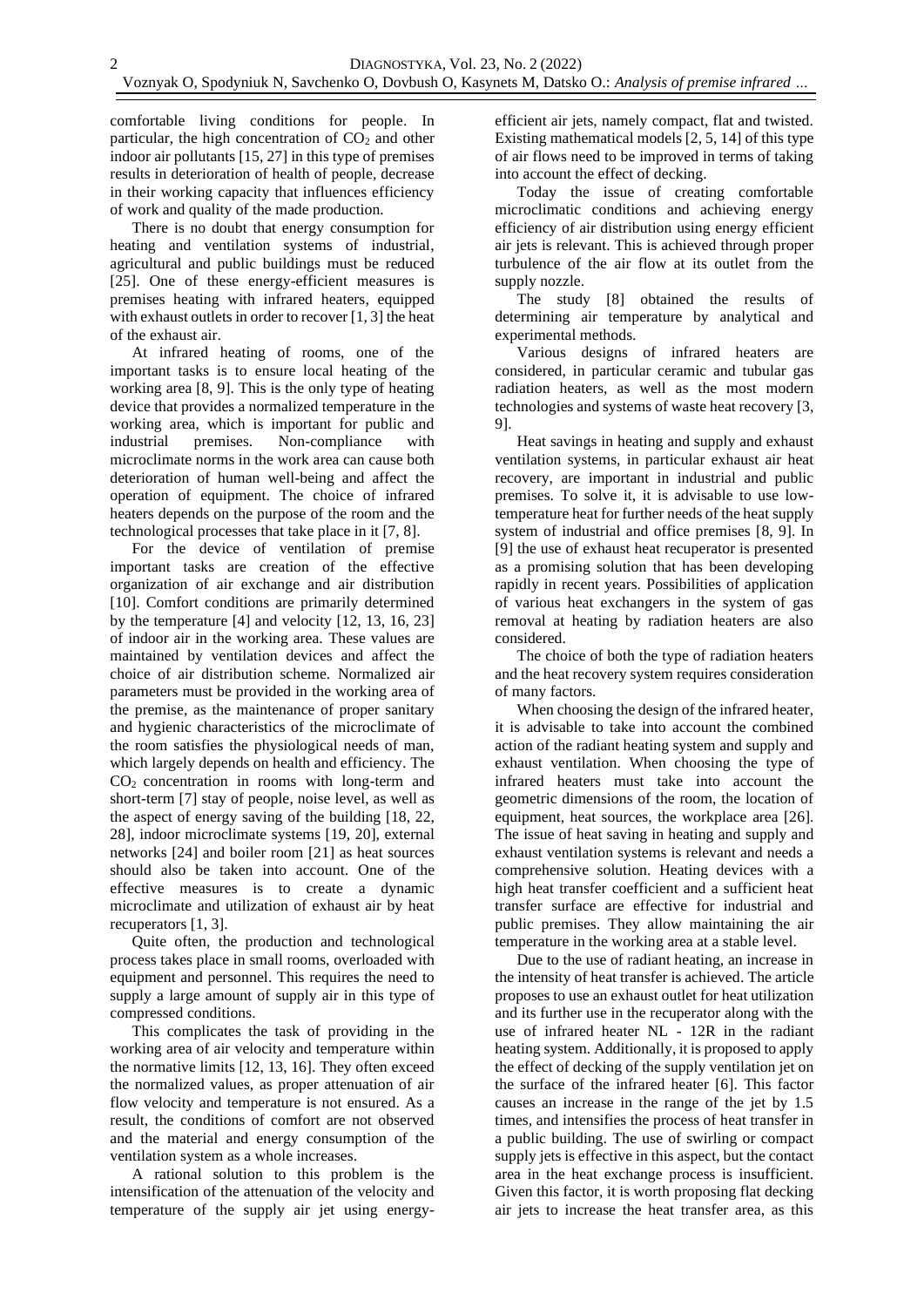factor is extremely important. An attractive feature of this type of jets is that they have proper turbulence, providing intensive ejection of indoor air to the supply jet. At the same time, the appropriate damping coefficients of velocity and temperature are obtained. This factor makes it possible to supply a significant amount of supply air in compressed conditions of a small office premises.

In view of the above information, it can be stated that there is a need to increase the energy efficiency of the radiant heating system in conjunction with the supply and exhaust ventilation system. This is achieved through use infrared heaters NL - 12R and the effect of decking of the ventilation supply air jet on the surface of the heater and heat recovery of exhaust air.

At the same time, it is necessary to choose the most expedient type of ventilating air jet, which would provide the maximum efficiency concerning the contact area of a jet with a surface of an infrared heater, coefficients of attenuation of the velocity and temperature of the air flow, the proper range of the ventilation jet. In this aspect, swirling, compact and flat decking jets deserve attention. Ensuring the energy efficiency of the heating and ventilation system of the production premises will be carried out with the use of exhaust heat recuperator.

### **2. GOAL OF THIS PAPER**

The aim of the work is analysis of energy efficiency of radiant heating systems using infrared heaters NL – 12R and ventilation of the premise due to the effect of a flat decking air jet on the surface of the heater; determination the amount of heat received both by flat decking air jet from the infrared heater NL – 12R when laying on its flat surface and amount of heat from the exhaust air entering the recuperator.

To achieve this goal it is necessary to perform the following research tasks:

- analyze the characteristics of flat air jets, their efficiency and calculated dependences;
- generalize and deepen the theory of aerodynamic processes in the supply of air by flat decking jets;
- perform experimental studies of air distribution by flat decking air jets, determine their characteristics and establish calculated dependences for the theoretical solution of indoor air distribution;
- create a generalized mathematical model of the movement of air flows by flat decking jets;
- compare the theoretically obtained results with experimental data and establish correction factors;
- determine the temperature of the floor surface when irradiated it with an infrared heater;
- determine the amount of heat received by a flat decking air jet from an infrared heater NL - 12R when laying on its flat surface;
- determine energy efficiency indicators of radiant heating system using infrared heater NL - 12R with exhaust outlet.

### **3. RESEARCH OF ENERGY SAVINGS OF INFRARED HEATERS WITH EXHAUST OUTLET AND FLAT COMPRESSED DECKING JETS**

Infrared heaters allow providing local heating of the working area of the room. As a result, the required temperature is maintained in the production premises and a local microclimate is created. In fig. 1 shows the design of an infrared heater with an exhaust outlet.



Fig. 1. Infrared heater with an exhaust outlet: 1 – infrared emitter; 2 - reflector; 3 - exhaust outlet; 4 - exhaust pipe

The infrared heater works this way. Infrared emitter 1 carries out local heating of the working area, the reflector 2 directs infrared rays directly into the heating zone, the exhaust outlet 3 removes polluted air from the premises through the exhaust pipe 4, which is used for heat recovery.

To determine the radiation temperature of the surface enclosing structures of the working area when irradiated with an infrared heater, an experimental study was conducted. To ensure the universality of the obtained calculations, the factors influencing this temperature were taken into account, namely: the intensity of irradiation of the infrared heater  $q$ , W/m<sup>2</sup>, thermal power of the infrared heater *Q*, W, the height of its installation *H*, m, and the blackness degree of the surface of the enclosing structures *ε*.

Since the radiant heat is directed to the floor, the influence of other structures can be neglected and limit the study to determine the relative floor surface temperature. It allows taking into account the indoor air temperature, which has a decisive influence on the obtained results. The relative dimensionless temperature is universal, as it is the ratio of experimentally determined surface temperatures of the heated floor  $t_{\text{fl}}$ , <sup>o</sup>C to the air temperature in the production room *t*air, ºС.

According to the results of the experiment, a nomogram was constructed, shown in fig. 2.

Using the intervals of variation for the input values, an equation was obtained to find the relative temperature of the heated floor surface  $\overline{t}_{f}$  at  $400W ≤ Q<sub>ih</sub> ≤ 1200 W, 1.28 m ≤ H ≤ 1.72 m, 0.3$  $\leq \varepsilon_{fl} \leq 0.92$ .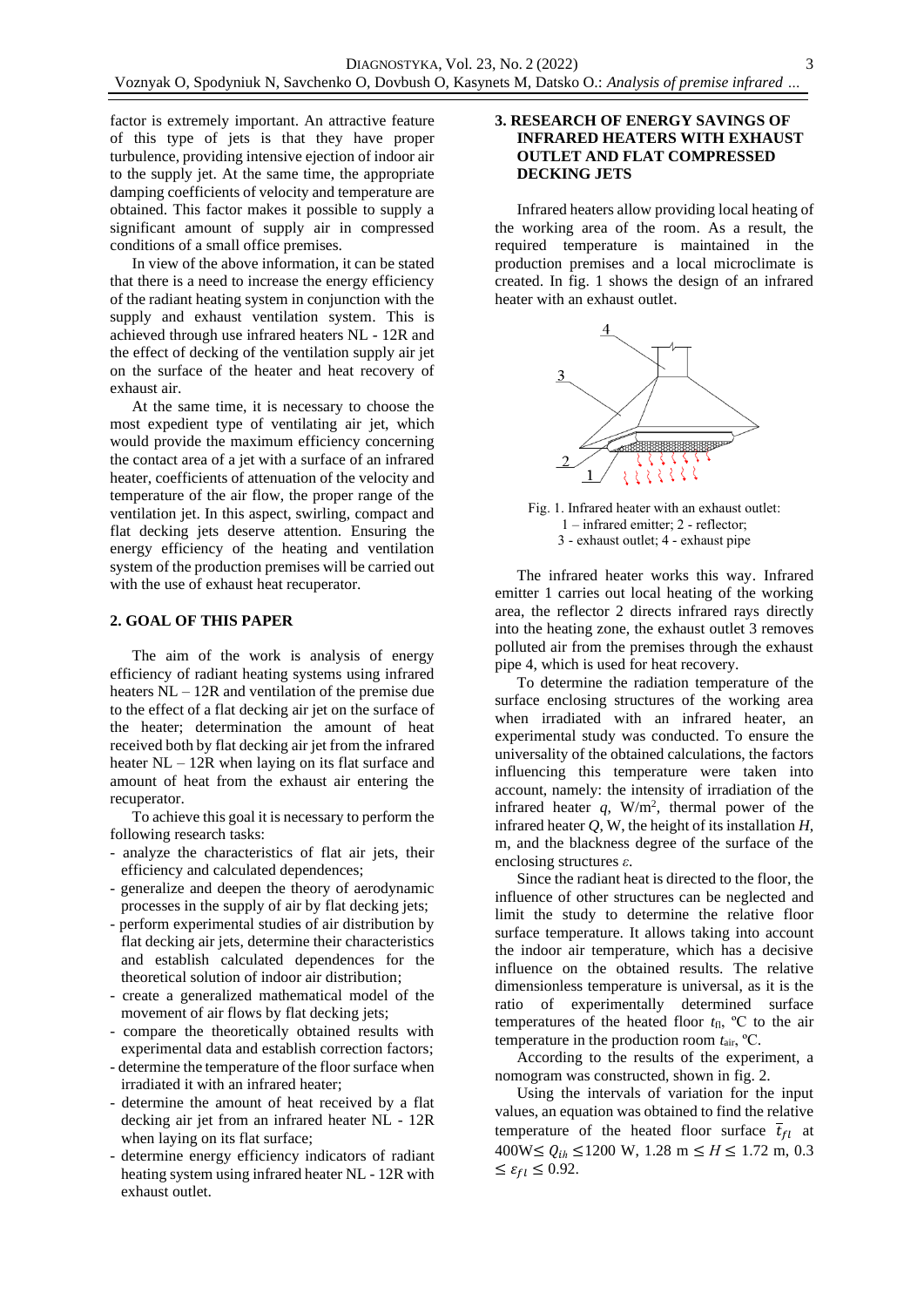



coefficient of the surface *ε*fl

$$
\overline{t}_{fl} = 1.255 + 0.1 \frac{Q_{ih} - 800}{400} - 0.085 \frac{H - 1.5}{0.22} + 0.08 \frac{\varepsilon_{fl} - 0.61}{0.31} + 0.03 \frac{Q_{ih} - 800}{400} \cdot \frac{\varepsilon_{fl} - 0.61}{0.31} - 0.03 \frac{H - 1.5}{0.22} \cdot \frac{\varepsilon_{fl} - 0.61}{0.31} (1)
$$

Since the article proposes to use the effect of decking a flat supply ventilation jet on the surface of the infrared heater NL - 12R, then it is necessary to give theoretical calculations.

Consider the output of a flat compressed air jet from the supply slit (fig. 3). The air distributor in the form of a flat slit with the ratio of its length to the height  $l/b = 10$  (30x3 cm) forms a flat air jet. It is characterized by sufficient uniformity of the initial velocity field over the area of the air outlet. This is in favor of the use of flat air distributors along with panel air distributions, in particular PWM (panel wall-mounted) and other panel air distributions. An important advantage of air distributors in the form of a flat slit (fig. 3) is a high turbulence of the flow at its outlet of the nozzle. This is confirmed by the corresponding numerical values of the damping coefficients of velocity *m* and temperature *n*, which is an advantage over compact and swirling air jets.

In addition, the use of flat air jets allows to get small values of air velocity in the working area of small premises while ensuring a high air exchange rate. In small rooms, there are compressed conditions of leakage of supply ventilation jets. As a result, the velocity decreases more intensely, and long-range decreases.



Fig. 3. Experimental installation and nozzle with the aspect ratio  $l/b = 10$  (30x3 cm), which forms a flat compressed air jet

To enhance the effect of providing large air exchange rate in small premises, it is advisable to use the effect of decking of air jet on a flat surface. This increases the range of the jet and reduces the performance of the ventilation system. In the process of laying, the crucial is the area of contact of the air flow with the heated surface. In this aspect, the most effective of these are flat jets.

In addition, the effect of laying a flat air jet on the surface of the infrared heater NL - 12R intensifies the heat transfer process from the heater to the ambient air. As a result, the air flat deck jet receives an additional amount of heat ∆*Q*, which depends on the air velocity. The result is an increase in the uniformity of the temperature field of indoor air in the production room, which improves the comfort conditions of the premise. However, the more important advantage is to achieve savings of this value ∆*Q* for the heat load of the ventilation system *Q*v, as in general the thermal balance of the premise takes into account the heat load of both the heating system and the ventilation system.

To confirm or refute the hypothesis, it is advisable to conduct experimental studies. Figure 3 shows the experimental setup.

Experimental studies were conducted under the following conditions and simplifications:

- area of the flat tidal slit was  $F_0 = 0.009$  m<sup>2</sup>;
- air consumption was within  $L = 100 500$  m<sup>3</sup>/h;
- initial velocity of the flat compressed air jet was within  $v_0 = 3 - 14$  m/s;
- ratio of the sides of the inflow flat slit  $l/b = 10$ ;
- floor and wall surfaces receive heat due to radiant heat transfer;
- heated floor and wall surfaces give off heat to the air by convection;
- one-time radiant heat transfer from the surface of the infrared heater to the surfaces in the room is accepted;
- temperature distribution on each characteristic element is uniform.

The absolute velocity of the compressed air flow was measured with a thermoelectro-anemometer Testo-405 at the specified numerical values. However, it is advisable to operate with dimensionless values of relative velocities as the ratio of the absolute current velocity  $v_x$ , m/s, to the absolute initial *v0*, m/s. This allows obtaining universal results for different initial, boundary and design conditions. The obtained results of relative axial velocities of a flat compressed air jet are presented in fig. 4. According to these data, taking into account the variety of initial, boundary and design conditions, it is possible to estimate the velocity of a flat compressed decking jet. At a distance from the supply nozzle to the device NL - 12R within 1 - 5 m, the relative velocity is in the range of 0.2 - 0.45 according to fig. 4.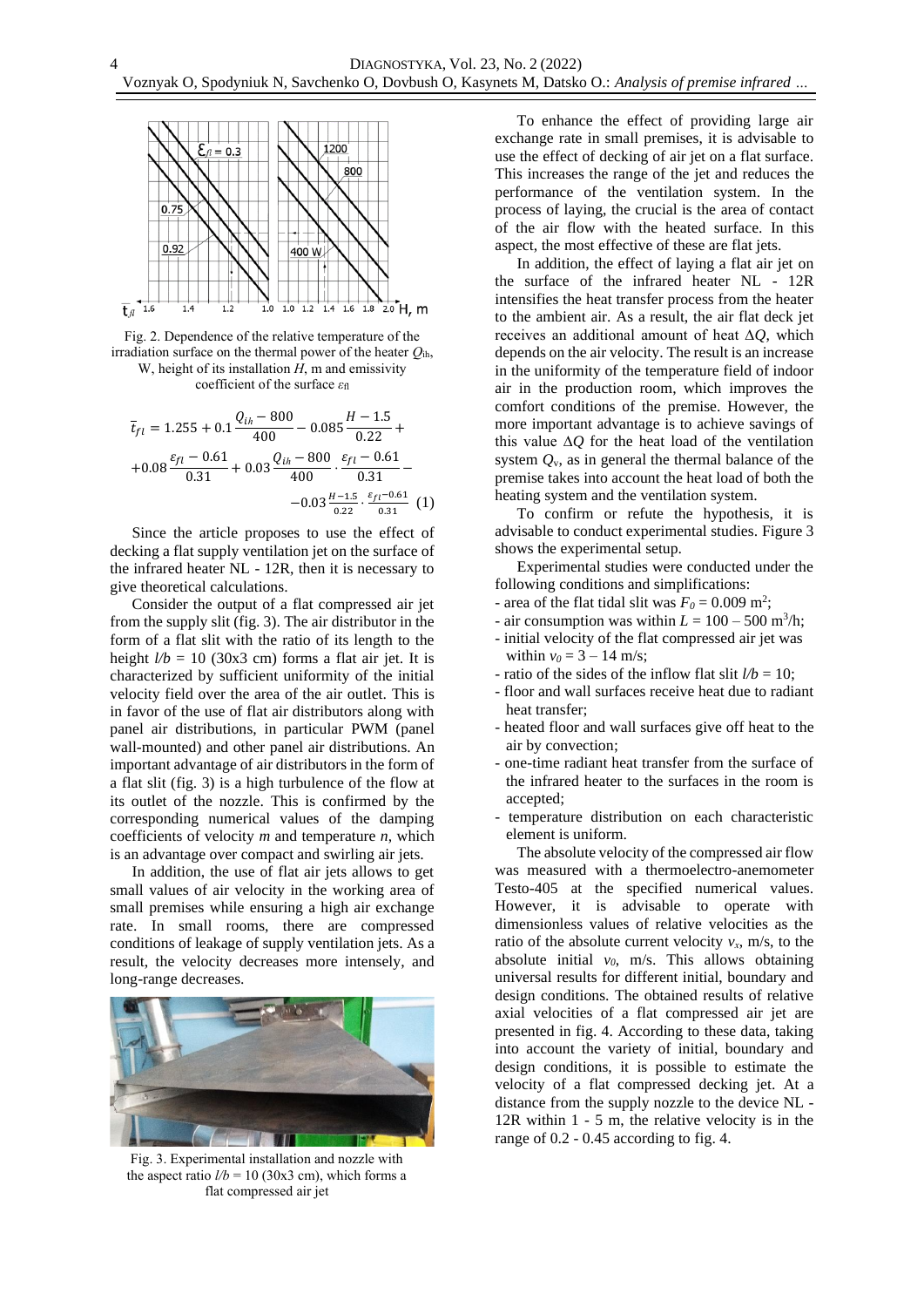

In particular, this corresponds to the absolute velocity of the compressed flat decking air jet when flowing around the surface of the infrared heater  $v_x = 2.0 - 4.5$  m/s under the condition of initial velocity  $v_0 = 10$  m/s.

Along with the graphical (fig. 4) dependence of the relative axial velocity of the flat compressed jet on the current coordinate, there is also an analytical (2):

$$
\overline{v_x} = m \cdot k_c \sqrt{\frac{b}{x}} \tag{2},
$$

where  $x$  – current coordinate, m;

- $b$  height of the inflow flat slit, m;
- $m air$  flow rate damping coefficient;
- $k_c$  flat jet compression ratio;
- $\overline{v_x}$  relative current velocity of a flat air jet.

The coefficient of compression of a flat jet *k<sup>c</sup>* depends on several factors: velocity damping coefficient *m*, the height of the inflow slit *b* and current coordinates *х*. These factors form the determining simplex (fig. 5), and the compression ratio *k<sup>c</sup>* determined graphically from Fig. 5 or analytically from formula (3).



In this formula, it is advisable to denote the simplex by *z:*

 $k_c = 1 + 1.56 \cdot z - 5.74 \cdot z^2 + 3.65 \cdot z^3$  (3),

where 
$$
z = \frac{1}{m} \cdot \sqrt{\frac{x}{b}} - \text{defining simplex}.
$$

On the graph (fig. 5) in the environment of point A, the abscissa of which  $Z_A = 0.5$ , the inflection of the concavity-convexity of the curve is viewed. This means that point *A* is a critical point of the second order, ie the second derivative of the function  $k_c$  (2) is equal to zero. The analytical verification of this fact deserves attention. To do this, determine the first derivative of expression (3) and obtain (4):

 $k'_c = 1.56 - 11.48 \cdot z + 10.95 \cdot z^2$  $(4)$ . When determining the second derivative can be obtained equation (5):

$$
k_c'' = -11.48 + 21.9 \cdot z \tag{5}
$$

Equating expression (5) to zero, the result  $z_A =$ 0.524 can be obtained. As can be seen, there is a satisfactory convergence of graphics  $(z_A = 0.5)$  and analytical  $(z_A = 0.524)$  results.

When using the decking effect, a convective component additionally appears next to the radiation component of the heat flux of the radiant heating system, namely heat transfer from the surface of the infrared heater NL - 12R to the flat decking air jet of the ventilation system, which wraps around the surface of the infrared heater.

Consider the process of heat transfer by convection with forced longitudinal flow around the flat surface of the infrared heater NL - 12R (fig. 6). Let a longitudinal air flow be laid on the flat surface of the infrared heater of length *l* and width *а*. Let us denote the current velocity and temperature of this air jet, respectively  $v_x$ , m/s and  $t_x$ , °C, and the surface temperature of the infrared heater –  $t_{\text{ih}}$  °C. Since the surface temperature of the infrared heater NL - 12R significantly exceeds the current air flow temperature  $t_{ih} \gg t_x$ , which differs from the indoor air temperature  $t_{\text{air}}$  slightly  $(t_x \approx t_{\text{air}})$ , it is more convenient to operate with quantity *t*air instead *tх*.



Fig. 6. Scheme of decking of a ventilating air jet on a flat surface at the forced longitudinal flow around an infrared heater of NL - 12R: 1 – infrared emitter; 2 - reflector; 3 - exhaust outlet; 4 - exhaust pipe

According to the Stefan-Boltzmann law of radiant heat transfer, it is possible to determine the radiation power of an infrared heater *Q*ih taking into account all surfaces of a protection of the premise: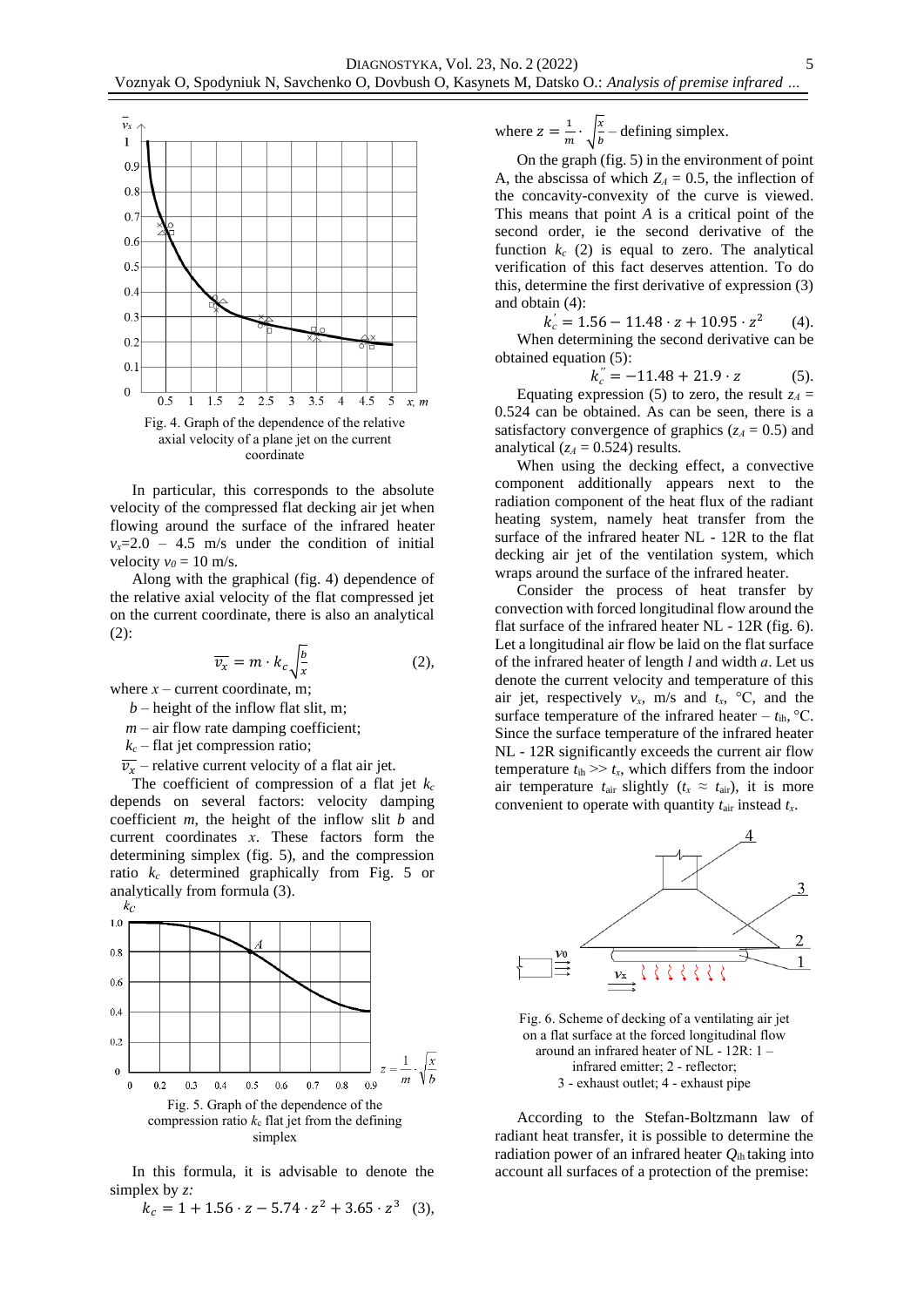$$
Q_{\text{ih}} = C_0 \cdot \varepsilon_{\text{ih}-\text{i}} \cdot F_{\text{ih}} \cdot \phi_{\text{ih}-\text{i}} \left[ \left( \frac{T_{\text{ih}}}{100} \right)^4 - \sum_{i=1}^n \left( \frac{T_i}{100} \right)^4 \right]
$$
(6),

where  $\phi_{ih-i}$  – view factor between the surface of the heater and the *i*-th surface of fencing of the premise;  $F_{ih}$ , – surface area of the infrared heater, m<sup>2</sup>;  $\varepsilon_{ih-i}$  – relative emissivity coefficient of the heater surface and the *i*-th surface in the premise;  $C_0$  – the coefficient of radiation of an absolutely black body,  $C_0$ =5.67W/(m<sup>2.o</sup>K<sup>4</sup>);  $T_{\text{ih}}$ ,  $T_i$  – absolute temperatures, respectively, the surface of the infrared heater and the *i*-th surface in the premise, K;  $n -$  the number of *i*-th surfaces in the premise.

With the help of transformations of equation (6) it is possible to obtain the dependence (7), which determines the absolute surface temperature of the infrared heater:

$$
\frac{T_{\rm ih}}{100} = \sqrt[4]{\frac{Q_{th}}{C_0 \cdot \varepsilon_{\rm ih-i} \cdot F_{\rm ih} \cdot \phi_{\rm ih-i}}} + \sum_{i=1}^n \left(\frac{T_i}{100}\right)^4 \quad (7).
$$

It is advisable to accept the simplification and take into account only the determining factor of the floor, and the slight influence of other structures to neglect. As a result, the dependence (7) takes the form (8):

$$
\frac{T_{\rm ih}}{100} = \sqrt[4]{\frac{Q_{lh}}{C_0 \cdot \varepsilon_{\rm ih-i} \cdot F_{\rm ih} \cdot \phi_{\rm ih-i}} + \left(\frac{T}{100}\right)^4} \tag{8}.
$$

where  $T -$  the absolute temperature of the floor surface as having a dominant area of all *i*-th surfaces in the premise, K.

Therefore, the surface temperature of the infrared heater in degrees Celsius is:  $t_{\text{ih}} = T_{\text{ih}} - 273$ .

The next step is to determine the average on the surface of the infrared heater NL - 12R heat transfer coefficient  $\alpha$ , W/(m<sup>2</sup>·K) and the amount of heat  $\Delta Q$ , W, which is perceived by the ambient air from the surface of the device NL - 12R. At the standard air temperature *t*air when ventilating the premise it is necessary to use the following indicators of its thermophysical properties: kinematic viscosity coefficient – v,  $m^2/s$ , thermal conductivity coefficient –  $\lambda$ , W/(m·K), Prandtl's criterion – *Pr*. In particular at air temperature  $t_{\text{air}} = 20^{\circ}\text{C}$  these parameters are respectively:  $v=15.06 \, 10^{-6} \, \text{m}^2/\text{s}$ ,  $\lambda =$ 2.59 10-2 W/(m·K), *Pr*=0.703.

The hydraulic flow regime is determined by the criterion *Re* by the formula (9):

$$
Re = \frac{v_x l_o}{v} \tag{9}
$$

where  $v_x$  – current air flow velocity, m/s;

 $v$  – kinematic viscosity coefficient, m<sup>2</sup>/s;

 $l_0$  – determining size, m.

It is advisable to accept the simplification of the current estimated velocity  $v_x$ . Since the width of the infrared heater is  $a = 0.1$  m, which is much less than the width of the flat air jet, the change in flow rate in its profile can be neglected. The determining size  $l_0$ is the length *l* of the infrared heater NL – 12R. As its length is  $l = 0.54$  m, ie is insignificant to change the flow rate, it is correct to assume a constant velocity

at the calculation point in the center of the infrared heater.

Often for practical calculations of heat transfer at the forced longitudinal air flow of a flat surface (in our case the surface of the infrared heater NL – 12R) take the critical value of the Reynolds criterion  $Re_{\text{cr}} = 5.10^5$ . If  $Re < 5.10^5$ , then the flow regime in the boundary layer is laminar. Nusselt's criterion *Nu* in this case is determined by the formula (10):

$$
Nu = 0.67 \, Re^{1/2} \, Pr^{1/3} \tag{10},
$$

where *Re* and *Pr -* Reynolds and Prandtl criteria, respectively.

If  $Re > 5.10^5$ , then the flow regime in the boundary layer is highly turbulent. In this case, the Nusselt *Nu* criterion is determined by the formula (11):

$$
Nu = 0.032 \, Re^{0.8} \tag{11}
$$

where  $Nu -$  this is Nusselt's criterion, which by definition is expressed by an equation (12):

$$
Nu = \frac{\alpha l_o}{\lambda} \tag{12},
$$

where

- *α* heat transfer coefficient from the surface of the infrared heater NL - 12R to a flat air jet,  $W/(m^2K)$ ;
- *λ* thermal conductivity coefficient of air, W/(m K).

Taking into account fig. 4 (according to the values of the current velocity) and the dimensions of the design of the infrared heater NL – 12R Reynolds' criterion is within  $Re = 0.72 \cdot 10^5$  $1.61 \cdot 10^5$ . This means that in this mode of movement of the air jet when it flows around the surface of the infrared heater  $NL - 12R$  formula (10) should be used, and taking into account (11) the heat transfer coefficient  $\alpha$ , W/(m<sup>2</sup>·K), is determined from the formula (13):

$$
\alpha = Nu \frac{\lambda}{l_o} \tag{13}
$$

Based on certain intervals of criteria  $Re=0.72 \cdot 10^5 - 1.61 \cdot 10^5$  Nusselt's criterion by formula (10) is within  $Nu = 160.0 - 239.3$ . Accordingly, the heat transfer coefficient according to formula (12) is within  $\alpha = 7.67 - 11.48 \text{W/(m}^2 \cdot \text{K)}$ .

The amount of heat ∆*Q*, W, which is perceived by the air flow from the surface of the infrared heater NL - 12R by convection:

$$
\Delta Q = \alpha (t_{ih} - t_{air})la \qquad (14),
$$

where  $\alpha$  – heat transfer coefficient from the surface of the device NL - 12R to the air flow,  $W/(m^2 \cdot K);$ 

 *t*ih and *t*air – temperature, respectively, the surface of the infrared heater and indoor air, °С.

 *l* and *а* – respectively length and width of infrared heater NL - 12R, m.

Given the numerical range of *α*, the amount of saved heat  $\Delta Q$  is in the range of 20 - 30 W.

Analysis of formula (12) shows that the amount of saved heat ∆*Q* is greater than the greater the heat transfer coefficient *α*. Formula (13) shows that this requires achieving a greater value of the Nusselt criterion *Nu*, which depends on the Reynolds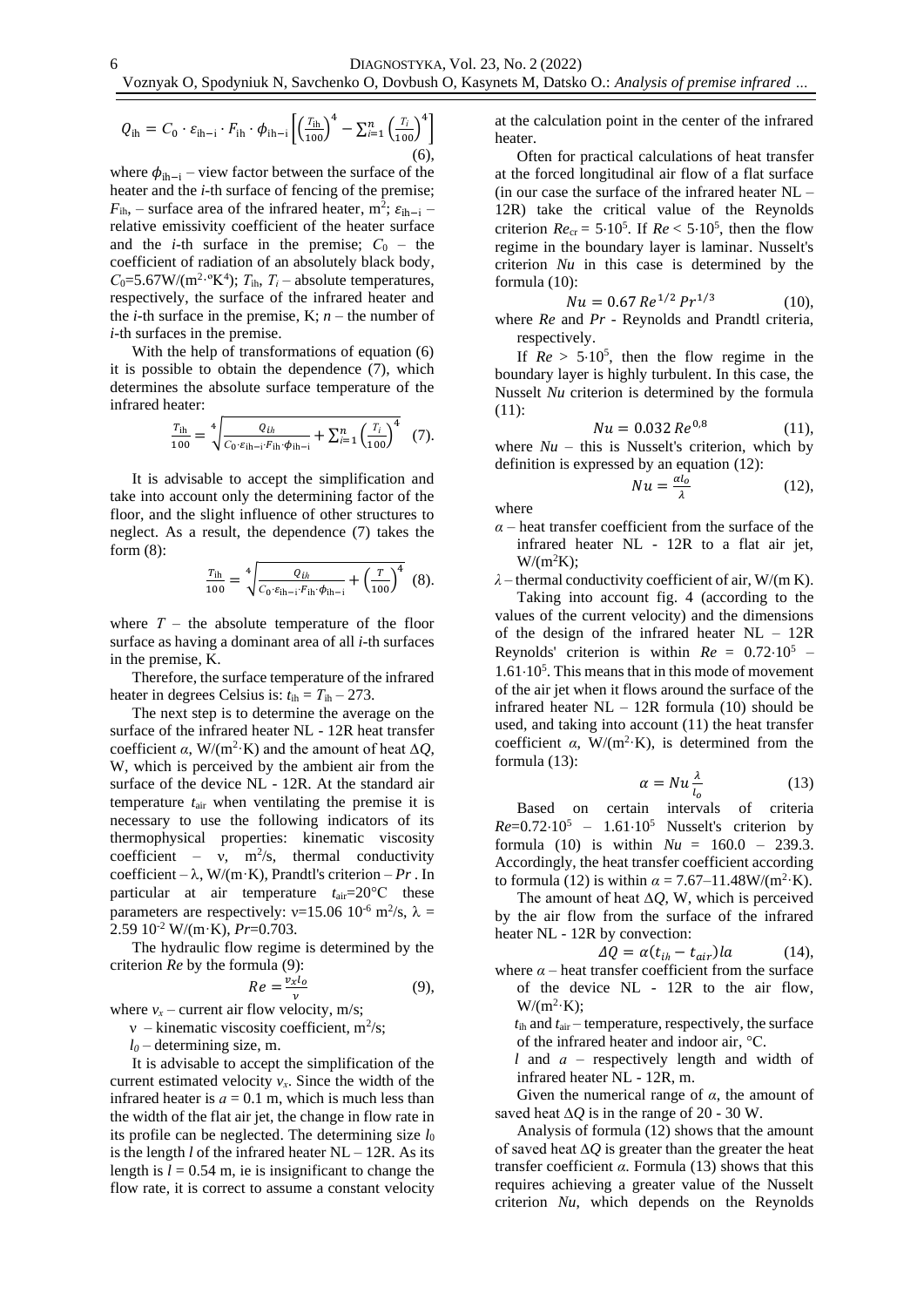criterion *Re* (10). In turn, the Reynolds criterion Re depends on the current velocity  $v_x$  flow around of the air flat decking jet of the infrared heater surface NL – 12R. To achieve the maximum effect, the current velocity  $v_x$  should be as large as possible. Fig. 4 indicates that the infrared heater NL - 12R should be installed as close as possible to the air distribution device.

It is expedient to establish the dependence of the amount of saved heat ∆*Q* on the velocity of flat decking air flow *vх*. In a convenient tabular form (Table 1), these data are displayed by temperature *t*air  $= 20 \degree C$ .

Since in formula (10) the number *Re* is under the sign of the root, in table 1 it is presented in even degree.

Table 1. Dependence of the amount of saved heat ∆*Q* on the velocity of the flat decking air flow  $v_x$ 

|    |       |                     |       |            | $\tilde{\phantom{a}}$ |
|----|-------|---------------------|-------|------------|-----------------------|
| No | $v_x$ | Re                  | Nu    | $\alpha$   | ΔQ,                   |
|    | m/s   |                     |       | $W/(m^2K)$ | W                     |
| 1  | 2.0   | 7.2~10 <sup>4</sup> | 160.0 | 7.67       | 20.7                  |
| 2  | 2.5   | 9.010 <sup>4</sup>  | 178.9 | 8.58       | 23.2                  |
| 3  | 3.0   | 10.810 <sup>4</sup> | 196.0 | 9.40       | 25.4                  |
| 4  | 3.5   | 12.610 <sup>4</sup> | 211.7 | 10.15      | 27.4                  |
| 5  | 4.0   | 14.310 <sup>4</sup> | 225.6 | 10.82      | 29.2                  |
| 6  | 4.5   | 16.110 <sup>4</sup> | 239.3 | 11.48      | 30.1                  |

For the convenience of further approximation, it is necessary to present this dependence in the form of a graph (fig. 7). The graph is approximated by the empirical formula (15), which is valid in the interval  $v_x = 2.0 - 4.5$  m/s:

> $\Delta Q = 7.541 + 7.833 v_x - 0.627 v_x^2$  $(15)$ .

Formula (15) allows operating with arbitrary data of the current velocity  $v_x$  on a continuous interval of 2.0 - 4.5 m /s and obtaining satisfactory results for ∆*Q.*

Based on this, can be summarized that due to the saved heat ∆*Q* the actual initial temperature of the air jet *t*0R can be achieved slightly below the design temperature  $t_{0c}$ , namely the quantity  $\Delta t = t_{oc} - t_{0R}$ . Thus, it is possible to achieve savings ∆*Q* of heat load on the ventilation system *Q*v. Estimated heat performance of the ventilation system  $Q_y$ , kW is determined by the formula (16):

$$
Q_v = \rho_a L c (t_{air} - t_{ocl}) \tag{16}
$$

where  $\rho_{\text{air}}$  – air density at the temperature  $t_{\text{air}}$ , kg/m<sup>3</sup>;  $L$  – productivity of ventilation system,  $m^3/h$ ;

 *с* – specific isobaric heat capacity of air,  $kJ/(kg·K);$ 

 *t*air and *t0cl* – air temperature, respectively, in the premise and at the outlet of the nozzle (initial calculated), °С.

The actual heat productivity of the ventilation system is obtained lower by the value ∆*Q* due to the decking of a flat air jet on the surface of the infrared heater NL – 12R and obtaining an additional convective component in the heat transfer process.



7

Fig. 7. Graph of the dependence of the amount of saved heat ∆*Q* on the velocity of the flat decking air flow  $v_x$ 

Taking into account the energy savings ∆*Q*, the actual heat productivity of the ventilation system *QvR*, W is obtained:

 $Q_{vR} = Q_{vcl} - \Delta Q = \rho L c (t_{air} - t_{0R})$  (17) The heat balance equation (20) is valid if the heat flux  $q_r$  (18), W/m<sup>2</sup>, given by radiation of infrared heater NL – 12R is taken into account and obtained the specific heat  $\Delta q$  (19), W/m<sup>2</sup> by flat compressed air jet due to convection in the process of decking it on the surface of the device  $NL - 12R$ :

$$
q_r = C_0 \cdot \varepsilon_r \cdot \left[ \left( \frac{T_{\text{ih}}}{100} \right)^4 - \left( \frac{T_{\text{air}}}{100} \right)^4 \right] \tag{18},
$$
  
\n
$$
\Delta q = \alpha (t_{\text{ih}} - t_{\text{air}}) \tag{19},
$$

$$
C_0 \cdot \varepsilon_r \cdot \left[ \left( \frac{T_{\text{ih}}}{100} \right)^4 - \left( \frac{T_{\text{air}}}{100} \right)^4 \right] = \alpha (t_{\text{ih}} - t_{\text{air}}) \tag{20}.
$$

Solving the transcendental equation (20) with respect to the surface temperature *t*ih of infrared heater NL - 12R and considering  $t_{\text{ih}} = T_{\text{ih}} - 273$ , the result  $t_{\text{ih}} = \degree 70$  C is obtained. This temperature satisfactorily coincides with the passport data of the infrared heater NL - 12R and the results of experimental studies.

If the share of energy savings take  $\beta = \Delta Q/Q_{\text{vcb}}$ it is possible to obtain the actual heat output of the ventilation system from (21):

$$
Q_{vR} = (1 - \beta)Q_{vcl} \tag{21}
$$

Taking into account formulas (16), (17) and (21) it is possible to obtain (22):

$$
t_{air} - t_{0cl} = (1 - \beta)(t_a - t_{0R})
$$
 (22).

Therefore, the dependence (23) was obtained to determine the actual initial temperature of the flat air jet:

$$
t_{0R} = (1 - \beta)t_{0cl} + \beta t_{air} \tag{23}
$$

The research results showed that taking into account formula (14) the value of the share of energy savings  $\beta$  is within 9% – 14% from the heat output of the ventilation system.

Energy efficiency should be assessed by recovering the heat of the exhaust air. If the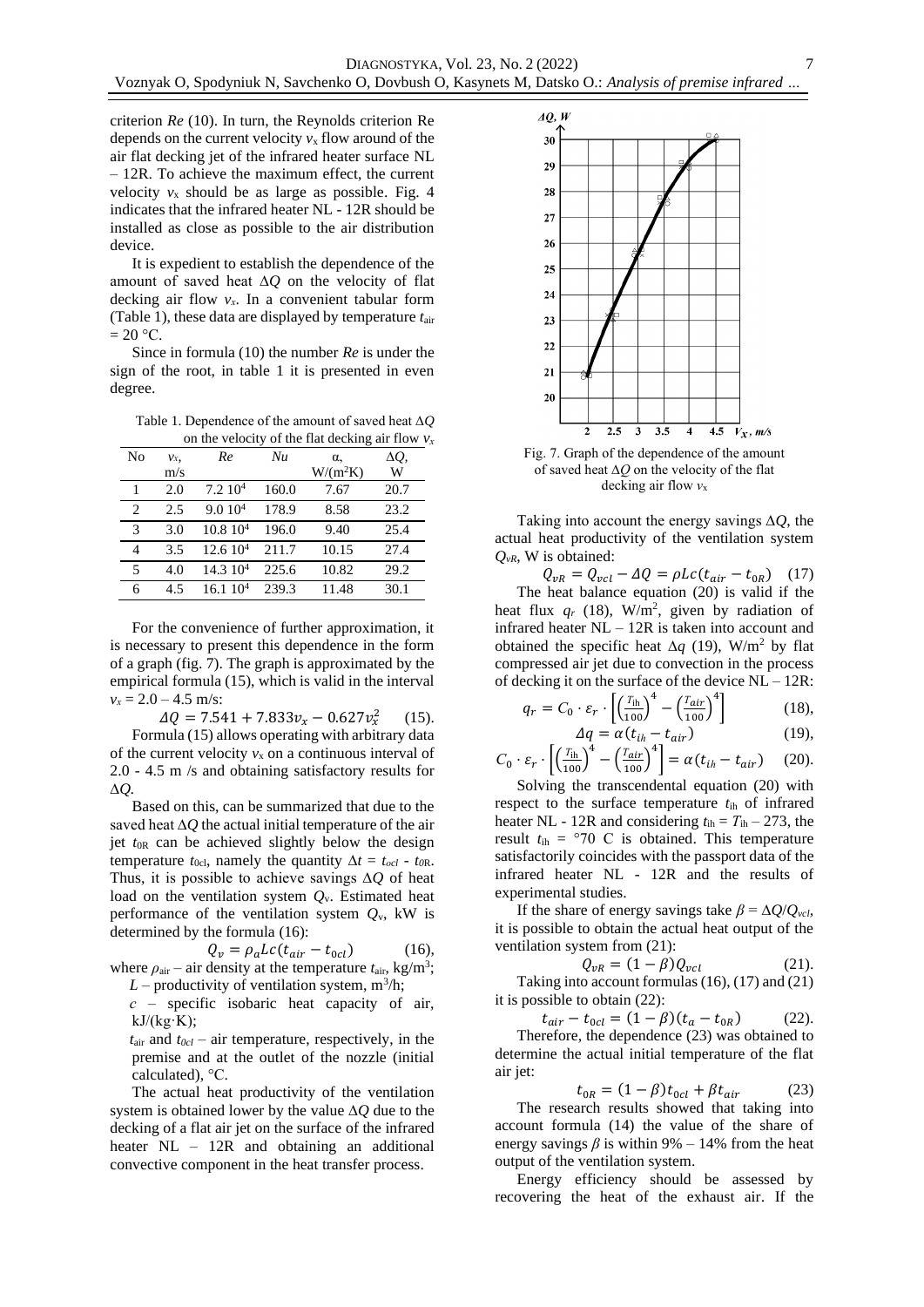productivity of the exhaust outlet is *L*e, then the heat output of the recuperator  $Q_{\text{rec}}$ , kW is determined by the formula (16):

$$
Q_{rec} = \rho_e L_e c (t_e - t_{air})
$$
 (24)  
where  $\rho_e$  – air density at temperature  $t_e$ , kg/m<sup>3</sup>;

 $L_e$  – productivity of an exhaust outlet, m<sup>3</sup>/h;

 *с* – specific isobaric heat capacity of air,  $kJ/(kg·K);$ 

 $t_e$  and  $t_{air}$  – air temperature in the exhaust outlet and indoors, respectively, °С.

The amount of heat recovery of the exhaust air removed by the exhaust outlet is 30 - 40 W, ie 15%  $-20\%$ . The total energy savings is 24% - 34%.

Therefore, the expediency of using radiant heating with the use of infrared heaters  $NL - 12R$ and use in the system of ventilation of flat decking jets and heat recovery of exhaust air is obvious.

Together, these measures will provide comfortable conditions in industrial and public premises and get savings in thermal energy in the amount 24% – 34%.

The research results can be used in the design of energy-saving microclimate systems, namely, a radiant heating system using infrared heaters for industrial and public buildings and ventilation systems using flat decking jets and heat recovery of exhaust air.

### **CONCLUSIONS**

- 1. Use of NL 12R infrared heaters allows to design energy-saving radiant heating systems for industrial and public buildings, as it provides the regulatory temperature of indoor air.
- 2. Use of NL 12R infrared heaters in combination with air distribution of the ventilation system with flat decking jets is effective, as it allows to achieve savings in heat load of the ventilation system in the range of 11% - 19%.
- 3. The amount of heat recovery of the exhaust air removed by the exhaust outlet is 30 - 40 W, ie 15% - 20%.
- 4. Saving the heat load of the ventilation system allows to reduce the actual initial temperature of the tidal flat decking air jet to the value  $t_{OR} = (1 \beta$ )  $t_{0cl} + \beta t_{air}$  and achieve a total saving of thermal energy of 24% - 34%.

## **DISCUSSION**

The research results of experimental and analytical determination of energy saving of heating and ventilation systems due to infrared heater with exhaust outlet and flat laying air jet application are presented. Since the experimental studies were conducted in stationary mode, the results for compressed flat laying air jets at alternating mode would be interesting.

**Author contributions:** *research concept and design, O.V., O.S.; Collection and/or assembly of data, N.S., O.Do.; Data analysis and interpretation, O.V., O.Da;* 

*Writing the article, N.S., O.Do., M.K., O.Da.; Critical revision of the article, O.S., M.K.; Final approval of the article, N.S.*

**Declaration of competing interest:** *The authors declare that they have no known competing financial interests or personal relationships that could have appeared to influence the work reported in this paper.*

### **REFERENCES**

- 1. [Adamski](https://www.scopus.com/authid/detail.uri?authorId=24074386000) M. [Longitudinal spiral recuperators in](https://www.scopus.com/record/display.uri?eid=2-s2.0-84871546496&origin=resultslist)  ventilation [systems of healthy buildings.](https://www.scopus.com/record/display.uri?eid=2-s2.0-84871546496&origin=resultslist) [HB 2006 -](https://www.scopus.com/sourceid/21100496110?origin=resultslist) [Healthy Buildings: Creating a Healthy Indoor](https://www.scopus.com/sourceid/21100496110?origin=resultslist)  [Environment for People.](https://www.scopus.com/sourceid/21100496110?origin=resultslist) Proceedings 2006; 4: 341– 344.
- 2. [Adamski](https://www.scopus.com/authid/detail.uri?authorId=24074386000) M. [MathModelica in modeling of](https://www.scopus.com/record/display.uri?eid=2-s2.0-84929590856&origin=resultslist)  [countercurrent heat exchangers.](https://www.scopus.com/record/display.uri?eid=2-s2.0-84929590856&origin=resultslist) Proceedings - 8th EUROSIM Congress on Modelling and Simulation. 2015: 439-442.

[https://doi.org/10.1109/EUROSIM.2013.81.](https://doi.org/10.1109/EUROSIM.2013.81) 3. Adamski M, [Kiszkiel](https://www.scopus.com/authid/detail.uri?authorId=56442644500) P. [Condensation phenomena](https://www.scopus.com/record/display.uri?eid=2-s2.0-84916625660&origin=resultslist) 

- [and frost problems in the air heat recuperators.](https://www.scopus.com/record/display.uri?eid=2-s2.0-84916625660&origin=resultslist) [MATEC Web of Conferences.](https://www.scopus.com/sourceid/21100316064?origin=resultslist) 2014; 18: 01001. [https://doi.org/10.1051/matecconf/20141801001.](https://doi.org/10.1051/matecconf/20141801001)
- 4. Basok B, Davydenko B, Farenuyk G, Goncharuk S. [computational modeling of the temperature regime in](https://www.scopus.com/record/display.uri?eid=2-s2.0-84925506803&origin=resultslist&sort=cp-f)  [a room with a two-panel radiator.](https://www.scopus.com/record/display.uri?eid=2-s2.0-84925506803&origin=resultslist&sort=cp-f) [Journal of](https://www.scopus.com/sourceid/130097?origin=resultslist)  [Engineering Physics and Thermophysics.](https://www.scopus.com/sourceid/130097?origin=resultslist) 2014; 87(6): 1433-1437. [https://doi.org/10.1007/s10891-](https://doi.org/10.1007/s10891-014-1147-5) [014-1147-5.](https://doi.org/10.1007/s10891-014-1147-5)
- 5. Basok B, Davydenko B, Isaev S, Goncharuk S, Kuzhel' L. [numerical modeling of heat transfer](https://www.scopus.com/record/display.uri?eid=2-s2.0-84992134121&origin=resultslist&sort=cp-f)  [through a triple-pane window.](https://www.scopus.com/record/display.uri?eid=2-s2.0-84992134121&origin=resultslist&sort=cp-f) [Journal of Engineering](https://www.scopus.com/sourceid/130097?origin=resultslist)  [Physics and Thermophysics.](https://www.scopus.com/sourceid/130097?origin=resultslist) 2016; 89(5):1277–1283. [https://doi.org/10.1007/s10891-016-1492-7.](https://doi.org/10.1007/s10891-016-1492-7)
- 6. Dorfman A, Davydenko B. [Conjugate heat exchange](https://www.scopus.com/record/display.uri?eid=2-s2.0-0018991909&origin=resultslist&sort=cp-f)  [for flows past elliptic cylinders.](https://www.scopus.com/record/display.uri?eid=2-s2.0-0018991909&origin=resultslist&sort=cp-f) [High Temperature.](https://www.scopus.com/sourceid/13751?origin=resultslist) 1980;18(2):275–280.
- 7. Dudkiewicz E, Laska M, [Fidorów-Kaprawy N.](https://www.scopus.com/authid/detail.uri?authorId=55520684600) Users' sensations in the context of energy efficiency maintenance in public utility buildings. Energies. 2021;14(23):8159. [https://doi.org/10.3390/en14238159.](https://doi.org/10.3390/en14238159)
- 8. Dudkiewicz E, [Szałański P.](https://www.scopus.com/authid/detail.uri?authorId=57194472036) A review of heat recovery possibility in flue gases discharge system of gas radiant heaters. E3S Web of Conferences. 2019; 116:00017.

[https://doi.org/10.1051/e3sconf/201911600017.](https://doi.org/10.1051/e3sconf/201911600017)

- 9. Dudkiewicz E, [Szałański P.](https://www.scopus.com/authid/detail.uri?authorId=57194472036) Overview of exhaust gas heat recovery technologies for radiant heating systems in large halls. Thermal Science and Engineering Progress. 2020;18:100522. [https://doi.org/10.1016/j.tsep.2020.100522.](https://doi.org/10.1016/j.tsep.2020.100522)
- 10. [Hnativ R,](https://www.scopus.com/authid/detail.uri?authorId=57201777976) [Verbovskiy O.](https://www.scopus.com/authid/detail.uri?authorId=57211566441) Distribution of local velocities in a circular pipe with accelerating fluid flow. Eastern-European Journal of Enterprise Technologies. 2019;2(7-98):58–63. [https://doi.org/10.15587/1729-4061.2019.162330.](https://doi.org/10.15587/1729-4061.2019.162330)
- 11. Kapalo P, Klymenko H, Zhelykh V, Adamski M. Investigation of indoor air quality in the selected ukraine classroom - case study. Lecture Notes in Civil Engineering. 2020;47:168–173. [https://doi.org/10.1007/978-3-030-27011-7\\_21.](https://doi.org/10.1007/978-3-030-27011-7_21)
- 12. Kapalo P, Vilčeková S, Mečiarová L, Domnita F, [Adamski M.](https://www.scopus.com/authid/detail.uri?authorId=24074386000) [Influence of indoor climate on](https://www.scopus.com/record/display.uri?eid=2-s2.0-85088663223&origin=resultslist)  [employees in office buildings](https://www.scopus.com/record/display.uri?eid=2-s2.0-85088663223&origin=resultslist) - A case study.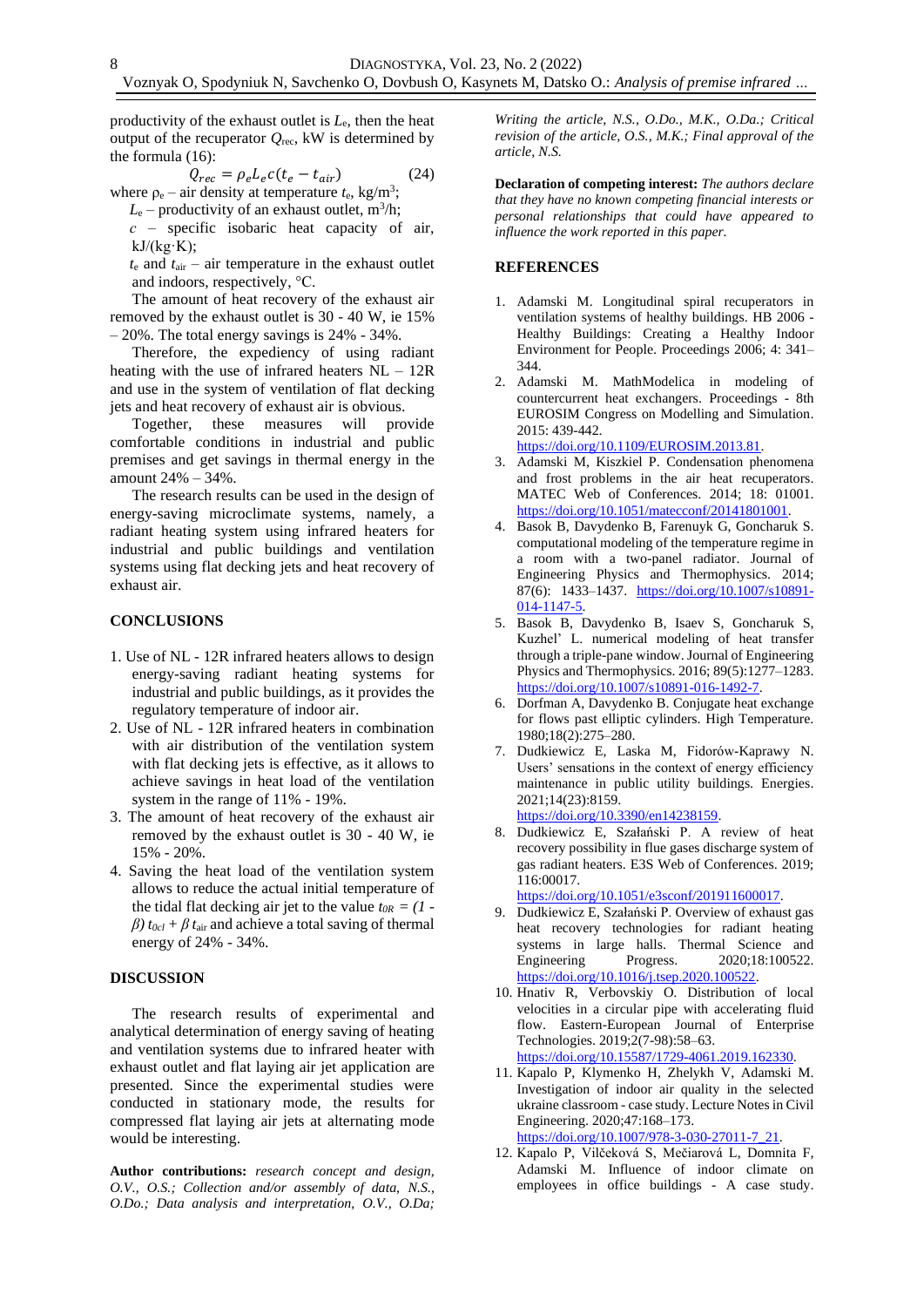[Sustainability.](https://www.scopus.com/sourceid/21100240100?origin=resultslist) 2020;12(14):5569. [https://doi.org/10.3390/su12145569.](https://doi.org/10.3390/su12145569)

13. Kapalo P, Voznyak O, Yurkevych Yu, Myroniuk Kh, Sukholova I. Ensuring comfort microclimate in the classrooms under condition of the required air exchange. Eastern European Journal of Enterprise Technologies. 2018;5/10(95):6–14. [https://doi.org/10.15587/1729-4061.2018.143945.](https://doi.org/10.15587/1729-4061.2018.143945)

14. Klymchuk A, Lozhechnikov, Mykhailenko V,

- Lozhechnikova N. [Improved mathematical model of](https://www.scopus.com/record/display.uri?eid=2-s2.0-85072163758&origin=resultslist)  [fluid level dynamics in a drum-type steam generator as](https://www.scopus.com/record/display.uri?eid=2-s2.0-85072163758&origin=resultslist)  [a controlled object.](https://www.scopus.com/record/display.uri?eid=2-s2.0-85072163758&origin=resultslist) [Journal of Automation and](https://www.scopus.com/sourceid/25497?origin=resultslist)  [Information](https://www.scopus.com/sourceid/25497?origin=resultslist) Sciences. 2019;51(5):65–74. [https://doi.org/10.1615/JAutomatInfScien.v51.i5.60.](https://doi.org/10.1615/JAutomatInfScien.v51.i5.60)
- 15. Lee Y, [Kim Y.](https://www.scopus.com/authid/detail.uri?authorId=57194582285) [Analysis of indoor air pollutants and](https://www.scopus.com/record/display.uri?eid=2-s2.0-85122041343&origin=resultslist&sort=cp-f)  [guidelines for space and physical activities in multi‐](https://www.scopus.com/record/display.uri?eid=2-s2.0-85122041343&origin=resultslist&sort=cp-f) [purpose activity space of elementary schools.](https://www.scopus.com/record/display.uri?eid=2-s2.0-85122041343&origin=resultslist&sort=cp-f) [Energies.](https://www.scopus.com/sourceid/62932?origin=resultslist) 2022;15(1):220. <https://doi.org/10.3390/en15010220>
- 16. Lis A. [The research on microclimate and thermal](https://www.scopus.com/record/display.uri?eid=2-s2.0-71249145669&origin=resultslist)  [comfort in nursery school buildings.](https://www.scopus.com/record/display.uri?eid=2-s2.0-71249145669&origin=resultslist) [Archives of Civil](https://www.scopus.com/sourceid/14502?origin=resultslist)  [Engineering.](https://www.scopus.com/sourceid/14502?origin=resultslist) 2002;48(3):349 –371.
- 17. Lis P, Lis A, [Janik](https://www.scopus.com/authid/detail.uri?authorId=55520602900) M. Aspects of the analytical heat consumption monitoring in local buildings' population. [Rynek Energii](https://www.scopus.com/sourceid/19700174650?origin=resultslist) 2012;102(5):67–75.
- 18. Marushchak U, Sanytsky M, Pozniak O, [Mazurak O.](https://www.scopus.com/authid/detail.uri?authorId=57211909426) [Peculiarities of nanomodified portland systems](https://www.scopus.com/record/display.uri?eid=2-s2.0-85075296768&origin=resultslist&sort=cp-f)  [structure formation.](https://www.scopus.com/record/display.uri?eid=2-s2.0-85075296768&origin=resultslist&sort=cp-f) [Chemistry and Chemical](https://www.scopus.com/sourceid/21100202725?origin=resultslist)  [Technology.](https://www.scopus.com/sourceid/21100202725?origin=resultslist) 2019;13(4):510–517. [https://doi.org/10.23939/chcht13.04.510.](https://doi.org/10.23939/chcht13.04.510)
- 19. Mazurenko A, Denisova A, Balasanian G, Klimchuk A, [Borisenko](https://www.scopus.com/authid/detail.uri?authorId=57209316246) K. [Improving the operation modes](https://www.scopus.com/record/display.uri?eid=2-s2.0-85013628430&origin=resultslist)  [efficiency in heat pump systems of hot water supply](https://www.scopus.com/record/display.uri?eid=2-s2.0-85013628430&origin=resultslist)  [with the two-stage heat accumulation.](https://www.scopus.com/record/display.uri?eid=2-s2.0-85013628430&origin=resultslist) [Eastern-](https://www.scopus.com/sourceid/21100450083?origin=resultslist)[European Journal of Enterprise Technologies.](https://www.scopus.com/sourceid/21100450083?origin=resultslist) 2017; 1(8-85):27–33. [https://doi.org/10.15587/1729-](https://doi.org/10.15587/1729-4061.2017.92495) [4061.2017.92495.](https://doi.org/10.15587/1729-4061.2017.92495)
- 20. Mazurenko A, Klimchuk A, Yurkovsky S, Omeko R. [Development of the scheme of combined heating](https://www.scopus.com/record/display.uri?eid=2-s2.0-84979967813&origin=resultslist)  [system using seasonal storage of heat from solar](https://www.scopus.com/record/display.uri?eid=2-s2.0-84979967813&origin=resultslist)  [plants.](https://www.scopus.com/record/display.uri?eid=2-s2.0-84979967813&origin=resultslist) [Eastern-European Journal of Enterprise](https://www.scopus.com/sourceid/21100450083?origin=resultslist)  [Technologies.](https://www.scopus.com/sourceid/21100450083?origin=resultslist) 2015;1(8):15–20. [https://doi.org/10.15587/1729-4061.2015.36902.](https://doi.org/10.15587/1729-4061.2015.36902)
- 21. Myroniuk K, Voznyak O, Yurkevych Yu, Gulay B. Technical and economic efficiency after the boiler room renewal. Springer, Proceedings of CEE 2020, Advances in Resourse-saving Technologies and Materials in Civil and Environmental Engineering. 2020;100:311–318. [https://doi.org/10.1007/978-3-](https://doi.org/10.1007/978-3-030-57340-9_38) [030-57340-9\\_38.](https://doi.org/10.1007/978-3-030-57340-9_38)
- 22. Novosad P, Pozniak O, Melnyk V, [Braichenko S.](https://www.scopus.com/authid/detail.uri?authorId=57196151077) [Porous Thermal Insulation Materials on Organic and](https://www.scopus.com/record/display.uri?eid=2-s2.0-85071365760&origin=resultslist&sort=cp-f)  [Mineral Fillers.](https://www.scopus.com/record/display.uri?eid=2-s2.0-85071365760&origin=resultslist&sort=cp-f) [Lecture Notes in Civil Engineering.](https://www.scopus.com/sourceid/21100889404?origin=resultslist) 2020;47:354–360. [https://doi.org/10.1007/978-3-030-](https://doi.org/10.1007/978-3-030-27011-7_45) [27011-7\\_45.](https://doi.org/10.1007/978-3-030-27011-7_45)
- 23. [Pietrucha T.](https://www.scopus.com/authid/detail.uri?origin=resultslist&authorId=56986014400&zone=) [Ability to determine the quality of indoor](https://www.scopus.com/record/display.uri?eid=2-s2.0-85020291966&origin=resultslist&sort=plf-f&cite=2-s2.0-85020259356&src=s&imp=t&sid=cedc17a3768bb6fae4e943a8d3381c72&sot=cite&sdt=a&sl=0&relpos=4&citeCnt=1&searchTerm=)  [air in classrooms without sensors.](https://www.scopus.com/record/display.uri?eid=2-s2.0-85020291966&origin=resultslist&sort=plf-f&cite=2-s2.0-85020259356&src=s&imp=t&sid=cedc17a3768bb6fae4e943a8d3381c72&sot=cite&sdt=a&sl=0&relpos=4&citeCnt=1&searchTerm=) [E3S Web of](https://www.scopus.com/sourceid/21100795900?origin=resultslist)  [Conferences.](https://www.scopus.com/sourceid/21100795900?origin=resultslist) 2017;17:00073. [https://doi.org/10.1051/e3sconf/20171700073.](https://doi.org/10.1051/e3sconf/20171700073)
- 24. Savchenko O, Voznyak O, Myroniuk K, [Dovbush O.](https://www.scopus.com/authid/detail.uri?authorId=57205379370) [Thermal renewal of industrial buildings gas supply](https://www.scopus.com/record/display.uri?eid=2-s2.0-85090036969&origin=resultslist&sort=cp-f)  [system.](https://www.scopus.com/record/display.uri?eid=2-s2.0-85090036969&origin=resultslist&sort=cp-f) [Lecture Notes in Civil Engineering.](https://www.scopus.com/sourceid/21100889404?origin=resultslist) 2021;100:385–392. [https://doi.org/10.1007/978-3-](https://doi.org/10.1007/978-3-030-57340-9_47) [030-57340-9\\_47.](https://doi.org/10.1007/978-3-030-57340-9_47)
- 25. Spodyniuk N., Gumen O., Ujma A. Zastosowanie energooszczednego systemu ogrzewania budynku fermy drobiu. Rynek Instalacyjny. 2018; (10): 32 – 36.
- 26. Spodyniuk N, Zhelykh V, Dzeryn O. Combined Heating Systems of Premises For Breeding of Young Pigs And Poultry. FME Transactions. 2018; 46: 651- 657. [https://doi.org/10.5937/fmet1804651S.](https://doi.org/10.5937/fmet1804651S)
- 27. Tymchuk I, Malovanyy M, Shkvirko O, Zhuk V, Masikevych A, Synelnikov S. [Innovative creation](https://www.scopus.com/record/display.uri?eid=2-s2.0-85096472002&origin=resultslist)  [technologies for the growth substrate based on the](https://www.scopus.com/record/display.uri?eid=2-s2.0-85096472002&origin=resultslist)  man-made waste - [Perspective way for Ukraine to](https://www.scopus.com/record/display.uri?eid=2-s2.0-85096472002&origin=resultslist)  [ensure biological reclamation of waste dumps and](https://www.scopus.com/record/display.uri?eid=2-s2.0-85096472002&origin=resultslist)  [quarries.](https://www.scopus.com/record/display.uri?eid=2-s2.0-85096472002&origin=resultslist) [International Journal of Foresight and](https://www.scopus.com/sourceid/6800153107?origin=resultslist)  [Innovation Policy.](https://www.scopus.com/sourceid/6800153107?origin=resultslist) 2020;14(2-4):248–263.
- 28. Ujma A, Lis A. [Influence of transparent partitions on](https://www.scopus.com/record/display.uri?eid=2-s2.0-84920836322&origin=resultslist)  [selected energy indicators of the building located in](https://www.scopus.com/record/display.uri?eid=2-s2.0-84920836322&origin=resultslist)  [central Europe.](https://www.scopus.com/record/display.uri?eid=2-s2.0-84920836322&origin=resultslist) [Advanced Materials Research.](https://www.scopus.com/sourceid/4700151906?origin=resultslist) 2014; 1020:579–584.

[https://doi.org/10.4028/www.scientific.net/AMR.10](https://doi.org/10.4028/www.scientific.net/AMR.1020.579) [20.579.](https://doi.org/10.4028/www.scientific.net/AMR.1020.579)

Received 2022-01-27 Accepted 2022-05-04 Available online 2022-05-05



**Orest VOZNYAK**

Received his MSc (1983) in Building, PhD (1990), DSc (2018) in Technical Sciences. Currently, he is Professor in the Department of Heat and Gas Supply and Ventilation at Lviv Polytechnic National University, Ukraine.



Received her MSc (2007) in Building, PhD (2011). Thesis: Energy efficient Heating provision of the poultry houses. Currently, she is Lecturer in the Department of Heat and Power Engineering at National University of Life and Environmental Sciences of Ukraine.

#### **Olena SAVCHENKO**

Received her MSc (1999) in Heat and Gas Supply and Ventilation, PhD (2008). Thesis: Frictional heating of natural gas in the energy separator. Currently, she is Associate Professor in the Department of Heat and Gas Supply and Ventilation at Lviv Polytechnic National University, Ukraine.

#### **Oleksandr DOVBUSH**

Received his MSc (1984) in Building. Currently, he is Lecturer in the Department of Heat and Gas Supply and Ventilation at Lviv Polytechnic National University, Ukraine.